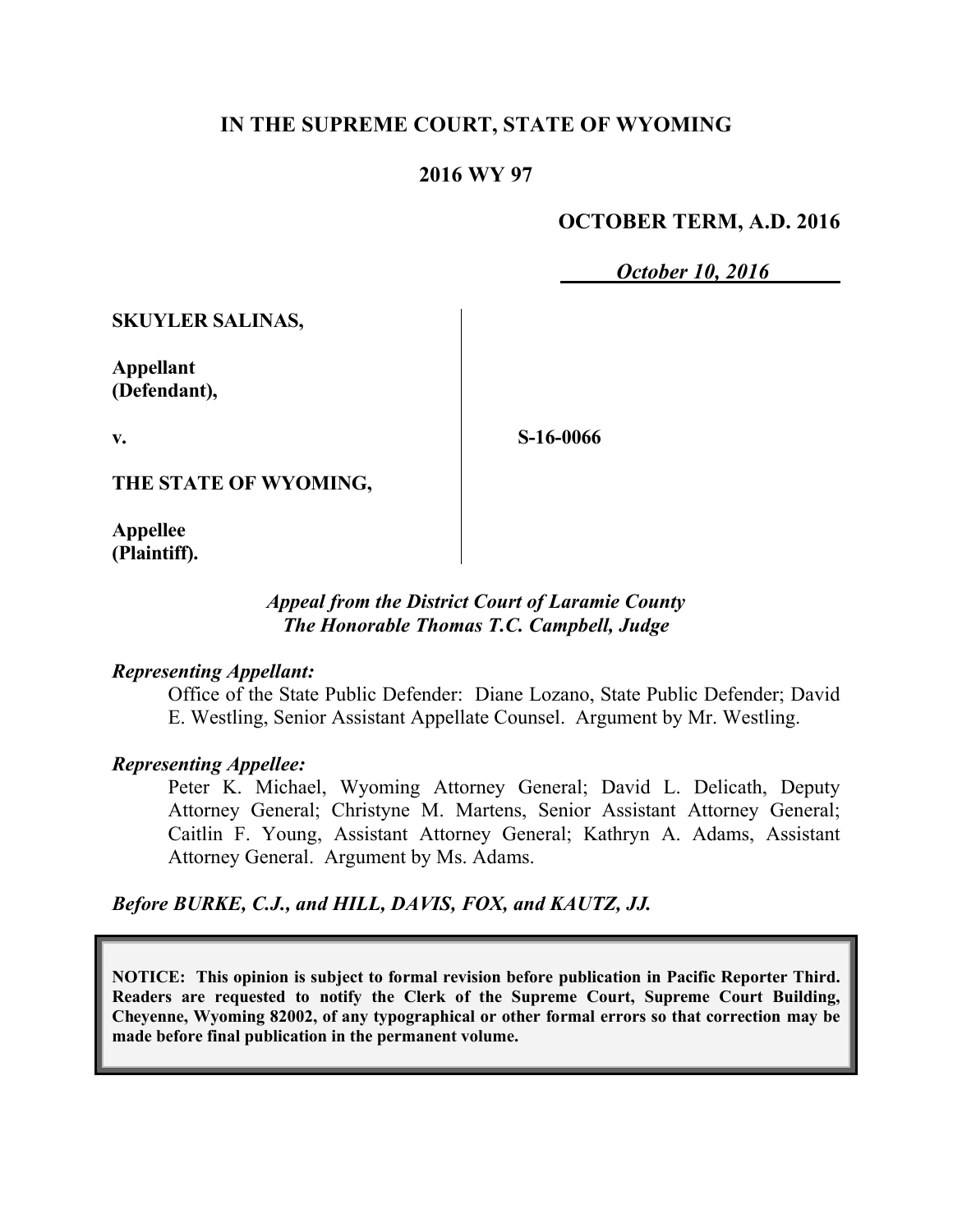**DAVIS**, Justice.

 $\overline{a}$ 

[¶1] Appellant Skuyler Salinas asks us to set aside his stalking conviction. He claims the district court erred in not granting a mistrial and in not imposing a stiffer sanction for a discovery violation. We affirm.

#### **ISSUES**

[¶2] 1. Did the district court abuse its discretion by not granting a mistrial for a violation of an order *in limine* concerning W.R.E. 404(b) evidence?

2. Did the district court abuse its discretion by imposing a discovery sanction that precluded the State from introducing untimely disclosed text messages but allowing the jury to hear testimony about them?

#### **FACTS**

[¶3] Appellant and Ashley Martinez's relationship ended a year after their daughter, L.S., was born. After some time had passed, an incident occurred in Fort Collins, Colorado. While Ms. Martinez, her date, and L.S. were stopped at a traffic light, Appellant, who apparently had been following them, came over and began punching her car and yelling at them. Ms. Martinez was eventually able to drive off, call the police, and get to the police station.

[¶4] The next day, Ms. Martinez obtained a temporary ex-parte stalking order of protection. After a hearing was held a few days later, an order of protection valid for six months was issued. That order forbade Appellant from contacting Ms. Martinez and certain members of her family. Appellant repeatedly violated the order by texting Ms. Martinez.

[ $\llbracket$ 5] Appellant was tried on one count<sup>1</sup> of felony stalking for violating the protective  $\arctan^2$  As the case proceeded toward trial, the State filed a notice of intent to introduce evidence pursuant to W.R.E. 404(b). It disclosed that it intended to introduce evidence of Appellant's misconduct and interactions with Ms. Martinez and her family members that occurred outside the scope of the charged date range. Appellant objected and a hearing was held, after which the district court excluded much of the evidence sought to be introduced by the State by an order *in limine*.

<sup>&</sup>lt;sup>1</sup> At one point Appellant was charged with felony stalking in two cases, which the district court consolidated at the State's request. Only one count was ultimately tried.

<sup>&</sup>lt;sup>2</sup> Wyo. Stat. Ann. § 6-2-506(e)(iv) (Lexis Nexis 2015) provides that a person who violates a temporary or permanent order of protection by, *inter alia*, communicating with a person protected by the order in a manner that harasses commits a felony punishable by imprisonment for up to ten years.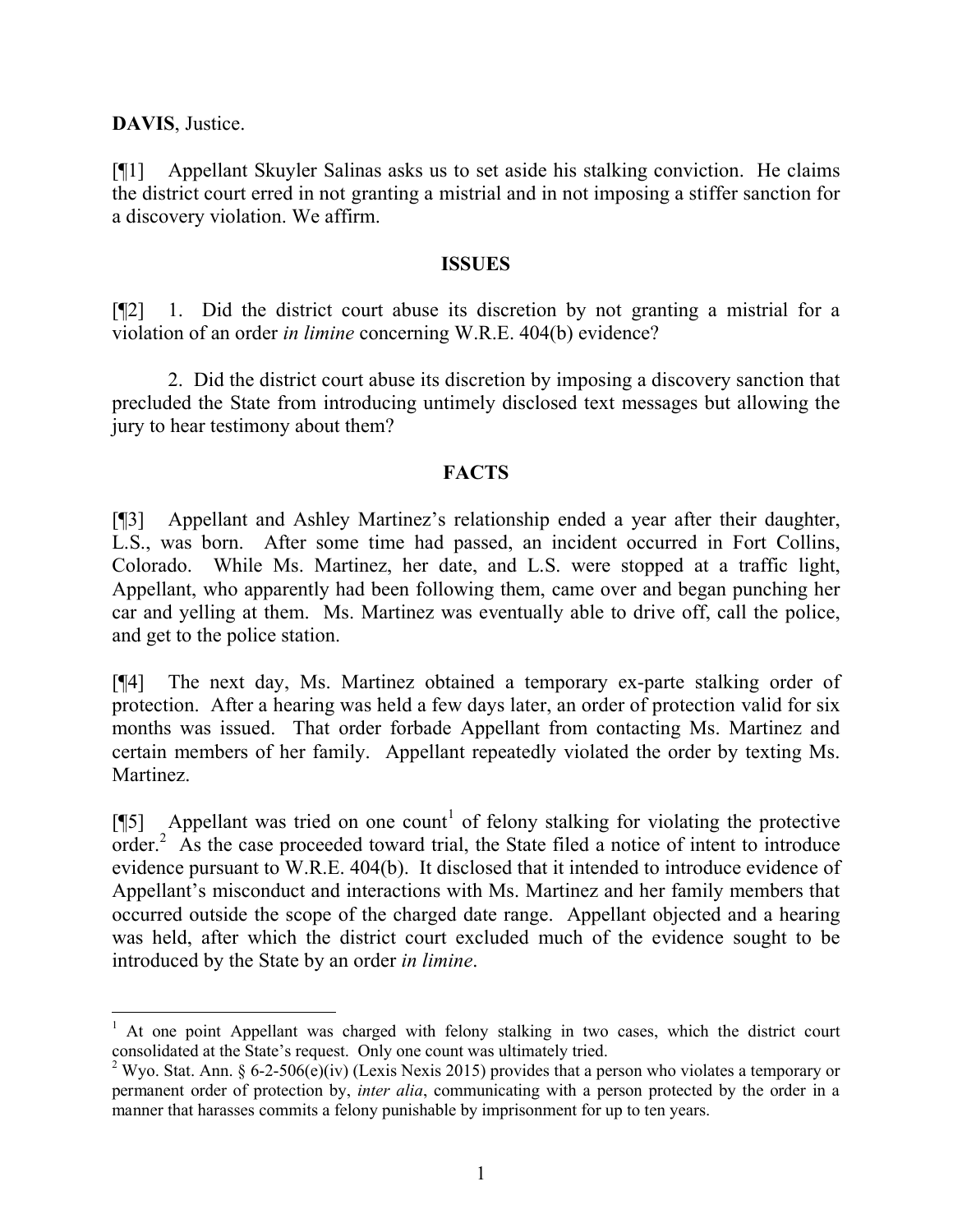[¶6] The court allowed the State to present evidence concerning the details of four separate incidents, including the Fort Collins event that led to the protective orders. However, the district court's order precluded witnesses from testifying that Appellant "was arrested, charged or pled guilty to any crime."

[¶7] Appellant also filed a motion to compel certain specific discovery. In particular, he asked that the court require the State to produce Ms. Martinez's father David Martinez's cell phone for inspection. The State responded as follows:

> This is not available for inspection by Defense Counsel. Mr. Martinez's cell phone at one time contained text message conversations between him and the Defendant in January and August, 2014, copies of which have been provided to defense counsel in discovery. Mr. Martinez is employed by the military and has a very high security clearance. His cell phone is provided through his employment and is subject to the same security clearance.

> Further, it is believed by the State that the Defendant's mother is in possession of his cell phone that was used to harass [Ms. Martinez] and David Martinez. It is also believed by the State that the Defendant is in regular contact with his mother via telephone and could at any time cause his cell phone to be produced to his defense counsel for her inspection.

[¶8] The record does not contain a ruling on this motion, so it remained an open issue until trial. The court's case management order required the parties to file pretrial memoranda fifteen days before trial, and to list all exhibits. The State listed "screen shots of text messages sent to David Martinez's phone from Defendant on January 31, 2014." Wyoming Rule of Criminal Procedure 16(a) provides that upon written demand, the State shall permit the inspection of documents intended for use by the State at trial. Mr. Salinas' attorney did make such a demand. The record is unclear as to exactly what inspection was permitted, but the State should have allowed inspection of documents it intended to use at trial.

[¶9] A jury trial commenced, and Ms. Martinez was called by the State. She testified about her interactions with Appellant that led to the issuance of the protective order and about subsequent violations of that order. During her direct examination, the following exchange occurred:

Q. Did you ever at any point deny visitation to Mr. Salinas?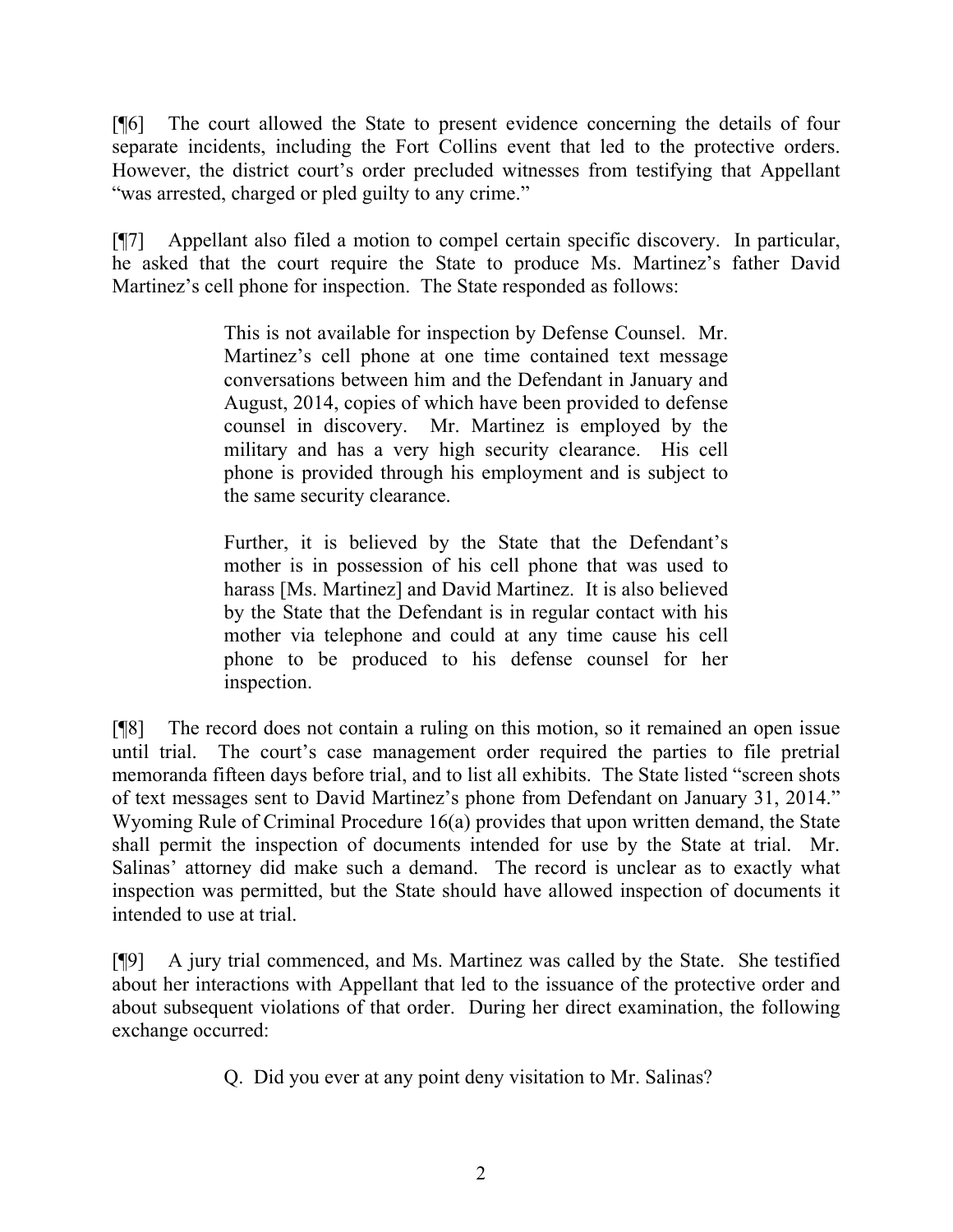- A. Yes, ma'am.
- Q. During that period of time?

A. Yes, ma'am.

Q. When was that?

A. We found out that he had two active warrants, one in Cheyenne, and one in Colorado.

Appellant's attorney immediately objected to the last answer and asked for a bench conference. Defense counsel argued that the answer violated the court's 404(b) order *in limine* and moved for a mistrial.

[¶10] The district court denied the motion because it found that the answer was not responsive to the question asked, that it was not a deliberate violation of the order by the State, and that it was not sufficiently prejudicial to require a mistrial. It then instructed the jury that "the information from this witness that warrants existed will go without further explanation and is stricken. That is, you are not to consider, one way or the other, the evidence concerning warrants."

[¶11] The State also called David Martinez. During the course of direct examination, Appellant's attorney requested a bench conference to discuss evidence he believed the State was going to introduce through Mr. Martinez. He objected to the introduction of screen shots of text messages between Mr. Salinas and Mr. Martinez, which was the subject of the motion to compel. He argued that he was not provided copies of the messages until that morning, just before Mr. Martinez took the witness stand, and that he had not seen them before.

[¶12] The district court ruled that the screenshots of the text messages were not written statements under W.R.Cr.P. 16(a)(1), and so the State did not have a duty to provide them.<sup>3</sup> Nevertheless, the district court found the issue before it to be whether disclosure of the subject text messages prejudiced Appellant's ability to proceed with the witness. It ultimately decided to let Mr. Martinez testify about the texts, but that the screenshots of the exhibits could not be shown to the jury or introduced as exhibits.

<sup>&</sup>lt;sup>3</sup> The district court's reasoning that the text messages were not written statements by Appellant leaves this Court somewhat at a loss. Our review of W.R.Cr.P. 16(a)(1)(A)(i) convinces us that a written statement by Appellant would include his text messages. *Cf. Ceja v. State*, 2009 WY 71, ¶¶ 13-17, 208 P.3d 66, 68- 70 (Wyo. 2009); 5 Wayne R. LaFave et al., *Criminal Procedure* § 20.3(b) (4th ed., Dec. 2015 update); 2 Charles A. Wright et al., *Federal Practice & Procedure Criminal* § 253 (4th ed., Apr. 2016 update). We will treat them as such.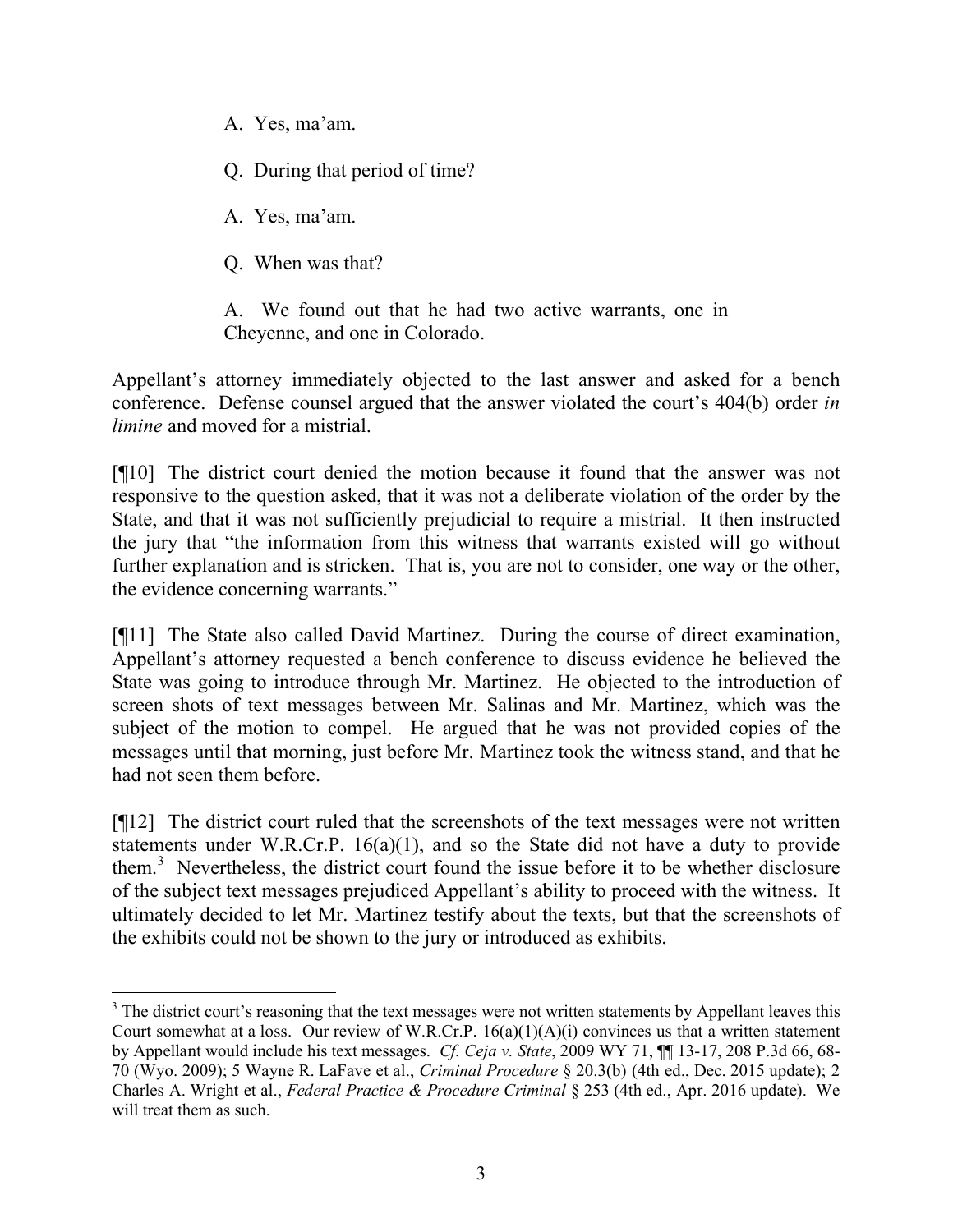[¶13] The trial continued and culminated in a guilty verdict. The district court sentenced Appellant to serve three to five years in prison with a boot camp recommendation to the Department of Corrections.<sup>4</sup>

[¶14] Appellant timely perfected this appeal.

## **DISCUSSION**

# *Denying Motion for Mistrial*

[¶15] Appellant asserts that the district court erred in denying his motion for a mistrial because of the statement made by Ms. Martinez about his outstanding warrants. The denial of a motion for mistrial is reviewed for an abuse of discretion. *Hill v. State*, 2016 WY 27, ¶ 42, 371 P.3d 553, 564 (Wyo. 2016); *McGill v. State*, 2015 WY 132, ¶ 8, 357 P.3d 1140, 1144 (Wyo. 2015). We have explained the standard as follows:

> (1) when a motion for mistrial or new trial is presented, the district court considers the motion and grants it if justice so requires; (2) justice requires that the motion be granted only if the appellant has been prejudiced because his or her substantial rights were abridged; (3) if the motion is denied, and that denial is appealed, we review that denial for an abuse of discretion; (4) abuse of discretion has occurred where the district court could not have reasonably concluded as it did.

*Hill,* ¶ 42, 371 P.3d at 565.

[¶16] There is no doubt that Ms. Martinez stated on direct examination that Appellant had warrants out for his arrest. There is likewise no question that such a statement violated the *in limine* order. However, this Court has reaffirmed that "[g]ranting a mistrial is an extreme and drastic remedy that should be resorted to only in the face of an error so prejudicial that justice could not be served by proceeding with trial." *McGill*, ¶ 11, 357 P.3d at 1145 (quoting *Warner v. State*, 897 P.2d 472, 474 (Wyo. 1995)).

[¶17] The district court therefore had to determine whether the statement was so prejudicial that justice could not be served by continuing with the trial. *McGill,* ¶ 12, 357 P.3d at 1145. It was in the best position to assess its prejudicial impact. *See id.*, ¶ 11, 357 P.3d at 1145. We find that the court reasonably concluded that Ms. Martinez's statement—a single statement that was volunteered and unresponsive to the question asked—was not so prejudicial as to warrant a mistrial. *See Warner*, 897 P.2d at 474-75.

<sup>&</sup>lt;sup>4</sup> If Appellant was accepted in the boot camp program and successfully completed it, his sentence might be reduced to place him on probation, in the district court's discretion.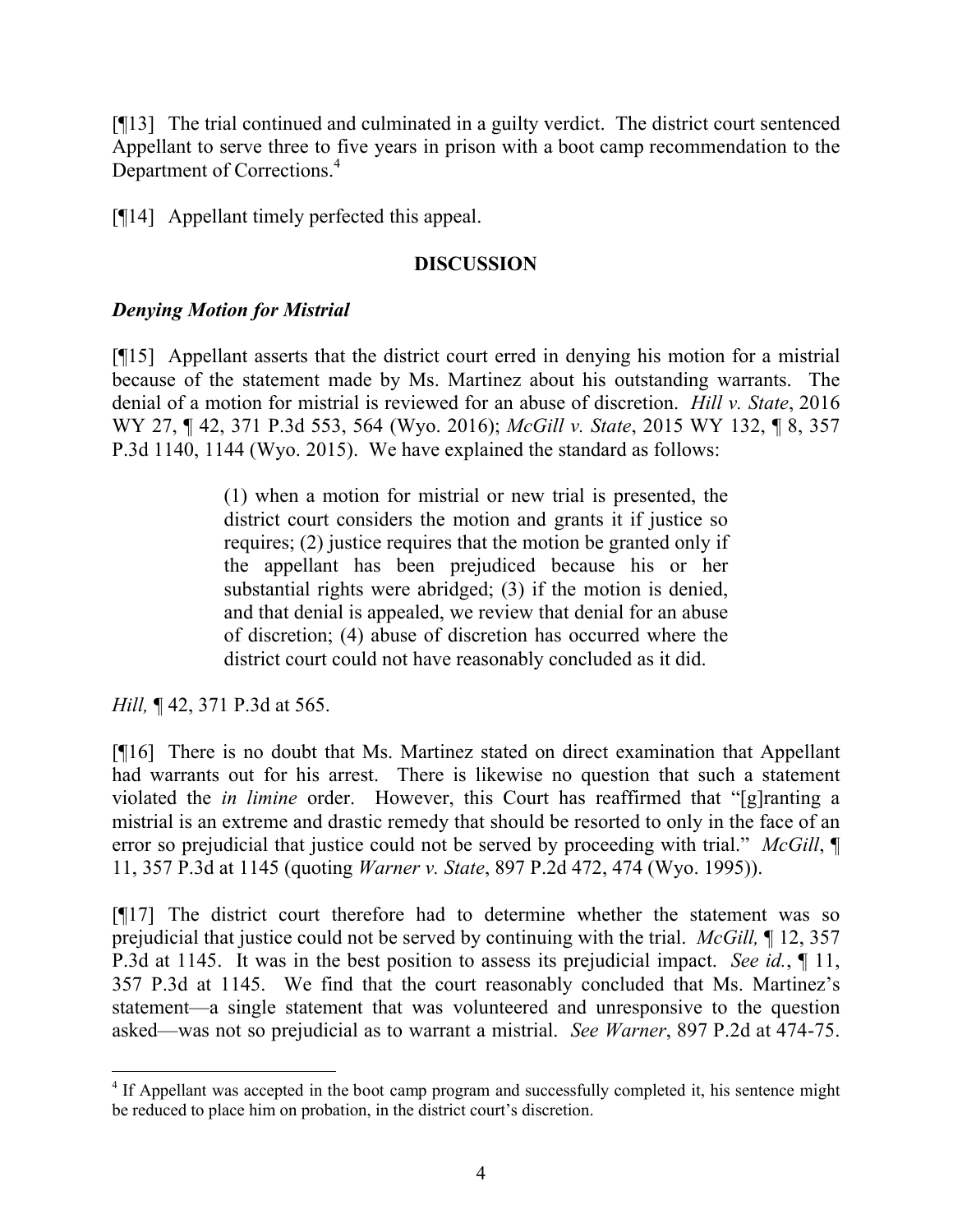Furthermore, the district court took appropriate curative action by striking the response and giving a cautionary instruction to the jury. *See McGill*, ¶ 12, 357 P.3d at 1145. We have no reason to suppose that the jury did not follow the instruction, and we can therefore only believe it disregarded the statement. *See id.* (reaffirming that when the jury is instructed to disregard evidence that has been objected to and sustained, the instruction provided is considered sufficient to thwart any prejudice arising from it). The district court's denial of Appellant's motion for a mistrial was therefore reasonable, and it did not abuse its discretion.

### *Sanction for Discovery Violation*

[¶18] Both Appellant and the State frame the second issue as one centering upon a claimed discovery violation based upon the late disclosure of Mr. Martinez's text messages. Although the circumstances are unclear, we will assume that the screenshots of the text messages were not disclosed, and that they are statements which should have been. This narrows the question to the appropriateness of a sanction. A district court's determination of a sanction for a discovery violation is reviewed by this Court for an abuse of discretion. *Toth v. State*, 2015 WY 86A, ¶ 25, 353 P.3d 696, 704-05 (Wyo. 2015). The ultimate issue is whether or not the court could reasonably conclude as it did. *Id.*

[¶19] Wyoming's rules governing criminal procedure provide as follows with respect to a party's failure to comply with discovery obligations and the court's power to act in such a situation:

(d) *Regulation by court*. –

 $*$   $*$ 

(2) Failure to Comply. – If at any time during the course of the proceedings, it is brought to the attention of the court that a party has failed to comply with this rule, the court may order such party to permit the discovery or inspection, grant a continuance, or prohibit the party from introducing evidence not disclosed, or it may enter such other order as it deems just under the circumstances. The court may specify the time, place and manner of making the discovery and inspection and may prescribe such terms and conditions as are just.

W.R.Cr.P. 16(d)(2). In this same vein, we have referred to several factors to aid a court in determining the appropriateness of a sanction: